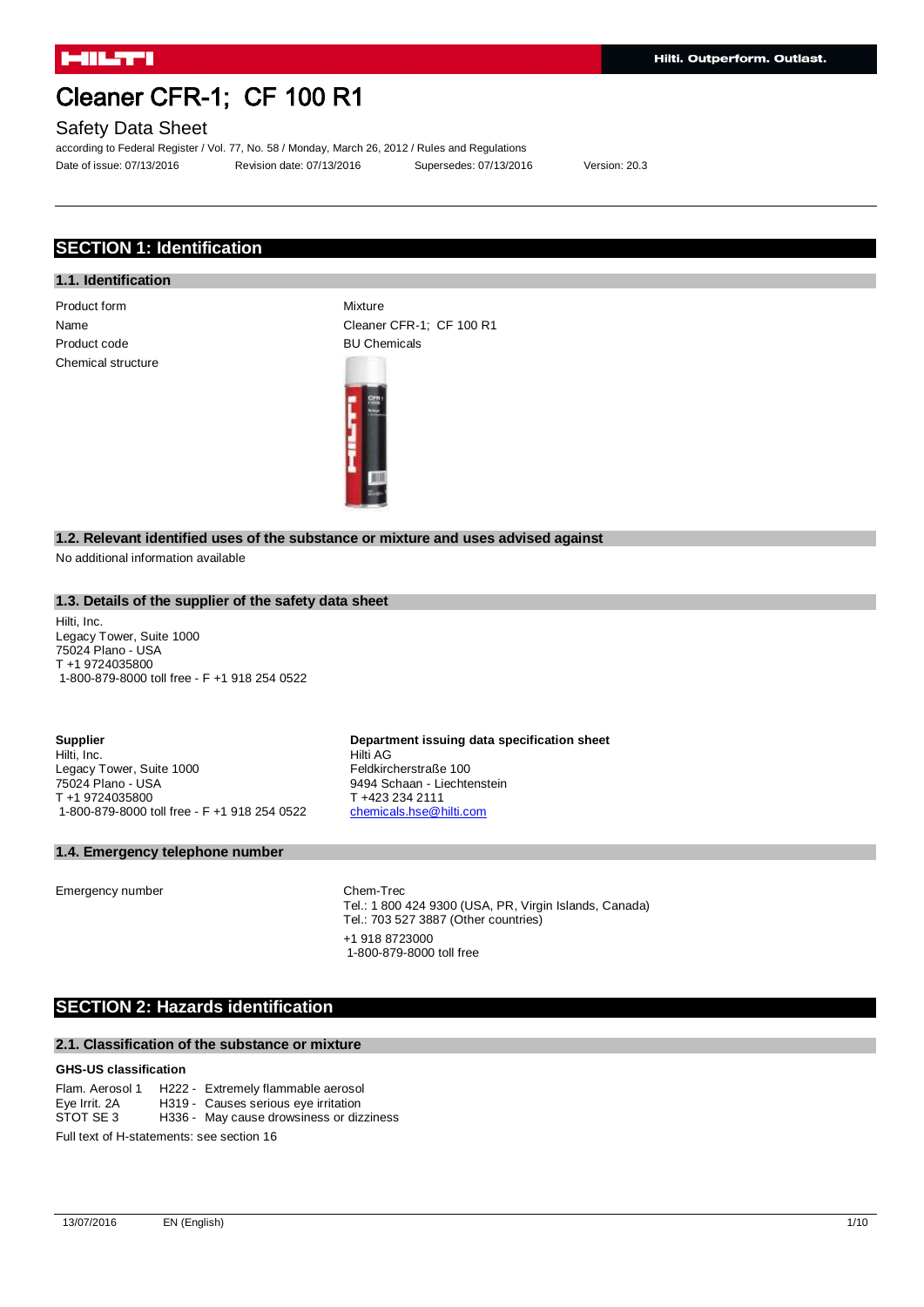## Safety Data Sheet

according to Federal Register / Vol. 77, No. 58 / Monday, March 26, 2012 / Rules and Regulations

| 2.2. Label elements               |                                                                                                                                                                                                                                                                                                                                                                                                                                                                                                       |
|-----------------------------------|-------------------------------------------------------------------------------------------------------------------------------------------------------------------------------------------------------------------------------------------------------------------------------------------------------------------------------------------------------------------------------------------------------------------------------------------------------------------------------------------------------|
| <b>GHS-US labelling</b>           |                                                                                                                                                                                                                                                                                                                                                                                                                                                                                                       |
| Hazard pictograms (GHS-US)        |                                                                                                                                                                                                                                                                                                                                                                                                                                                                                                       |
|                                   | GHS02<br>GHS07                                                                                                                                                                                                                                                                                                                                                                                                                                                                                        |
| Signal word (GHS-US)              | Danger                                                                                                                                                                                                                                                                                                                                                                                                                                                                                                |
| Hazard statements (GHS-US)        | H222 - Extremely flammable aerosol<br>H319 - Causes serious eye irritation<br>H336 - May cause drowsiness or dizziness                                                                                                                                                                                                                                                                                                                                                                                |
| Precautionary statements (GHS-US) | P210 - Keep away from heat, hot surfaces, open flames, sparks. - No smoking<br>P211 - Do not spray on an open flame or other ignition source<br>P251 - Pressurized container: Do not pierce or burn, even after use<br>P261 - Avoid breathing spray<br>P305+P351+P338 - If in eyes: Rinse cautiously with water for several minutes. Remove contact<br>lenses, if present and easy to do. Continue rinsing<br>P410+P412 - Protect from sunlight. Do not expose to temperatures exceeding 50 °C/122 °F |
|                                   |                                                                                                                                                                                                                                                                                                                                                                                                                                                                                                       |

#### **2.3. Other hazards**

No additional information available

### **2.4. Unknown acute toxicity (GHS US)**

Not applicable

## **SECTION 3: Composition/information on ingredients**

#### **3.1. Substance**

Not applicable

## **3.2. Mixture**

| <b>Name</b>                                 | <b>Product identifier</b> | $\frac{9}{6}$ | <b>GHS-US classification</b>                                 |
|---------------------------------------------|---------------------------|---------------|--------------------------------------------------------------|
| Acetone                                     | (CAS No) 67-64-1          | 40 - 60       | Flam. Lig. 2, H225<br>Eye Irrit. 2A, H319<br>STOT SE 3, H336 |
| propan-2-ol, isopropyl alcohol, isopropanol | (CAS No) 67-63-0          | 25 - 40       | Flam. Lig. 2, H225<br>Eye Irrit. 2A, H319<br>STOT SE 3. H336 |

## Full text of H-statements: see section 16

## **SECTION 4: First aid measures**

| 4.1. Description of first aid measures                           |                                                                                                                                                                                   |  |
|------------------------------------------------------------------|-----------------------------------------------------------------------------------------------------------------------------------------------------------------------------------|--|
| First-aid measures general                                       | Call a poison center or a doctor if you feel unwell.                                                                                                                              |  |
| First-aid measures after inhalation                              | Remove person to fresh air and keep comfortable for breathing. Call a POISON CENTER or<br>doctor/physician if you feel unwell.                                                    |  |
| First-aid measures after skin contact                            | If skin irritation occurs: Get medical advice/attention. Wash skin with plenty of water.                                                                                          |  |
| First-aid measures after eye contact                             | Rinse cautiously with water for several minutes. Remove contact lenses, if present and easy to<br>do. Continue rinsing. If eye irritation persists: Get medical advice/attention. |  |
| First-aid measures after ingestion                               | Call a poison center or a doctor if you feel unwell.                                                                                                                              |  |
| 4.2. Most important symptoms and effects, both acute and delayed |                                                                                                                                                                                   |  |

| Symptoms/injuries                   | May cause drowsiness or dizziness. |
|-------------------------------------|------------------------------------|
| Symptoms/injuries after eye contact | Eve irritation.                    |

## **4.3. Indication of any immediate medical attention and special treatment needed**

Treat symptomatically.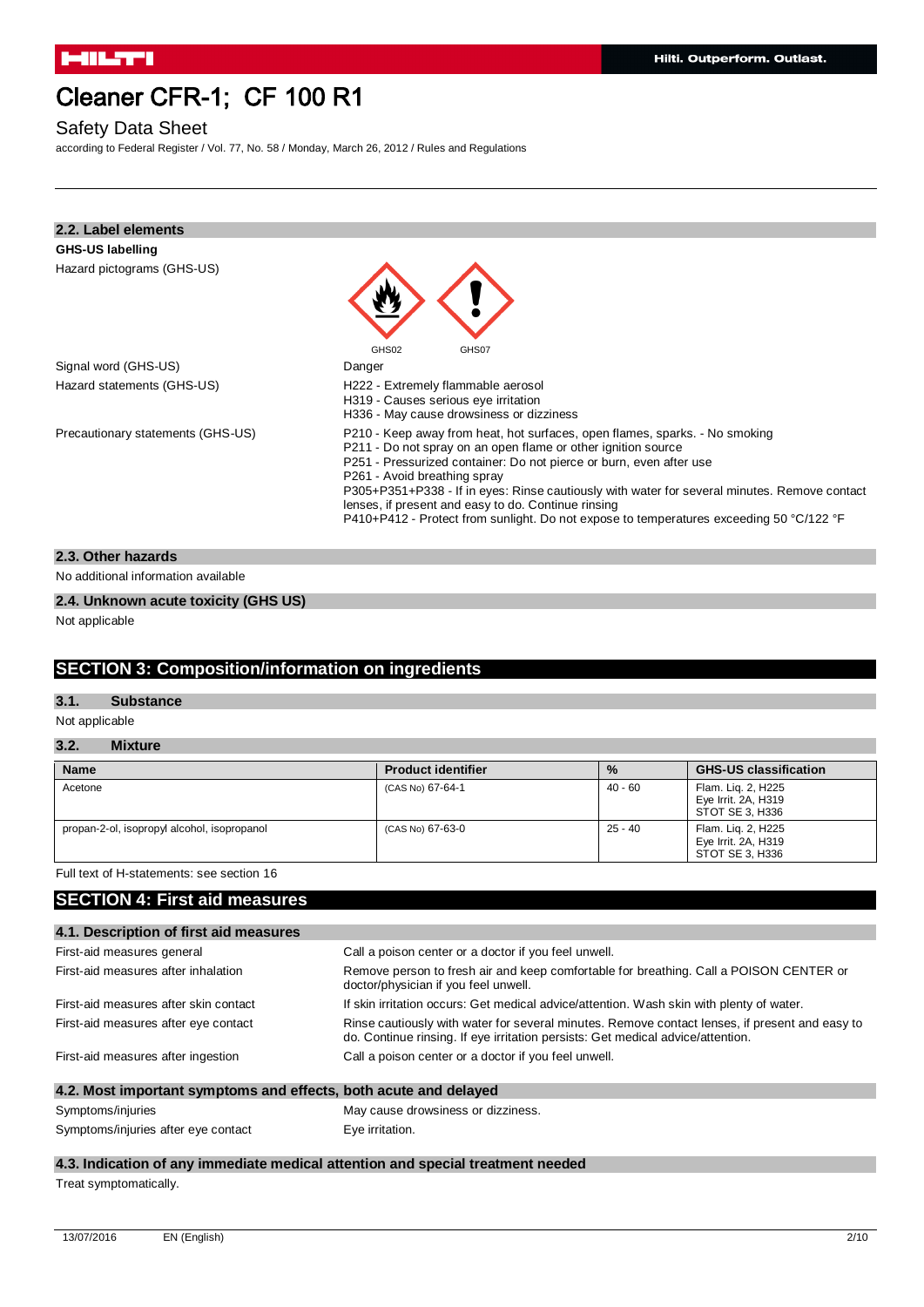## Safety Data Sheet

according to Federal Register / Vol. 77, No. 58 / Monday, March 26, 2012 / Rules and Regulations

| <b>SECTION 5: Firefighting measures</b>                                  |                                                                                                                                                                                                                                                                                                                                                                            |
|--------------------------------------------------------------------------|----------------------------------------------------------------------------------------------------------------------------------------------------------------------------------------------------------------------------------------------------------------------------------------------------------------------------------------------------------------------------|
| 5.1. Extinguishing media                                                 |                                                                                                                                                                                                                                                                                                                                                                            |
| Suitable extinguishing media                                             | Water spray. Dry powder. Foam. Carbon dioxide.                                                                                                                                                                                                                                                                                                                             |
| 5.2. Special hazards arising from the substance or mixture               |                                                                                                                                                                                                                                                                                                                                                                            |
| Fire hazard                                                              | Extremely flammable aerosol.                                                                                                                                                                                                                                                                                                                                               |
| <b>Explosion hazard</b>                                                  | Pressurised container: May burst if heated.                                                                                                                                                                                                                                                                                                                                |
| Reactivity                                                               | Extremely flammable aerosol. Pressurised container: May burst if heated.                                                                                                                                                                                                                                                                                                   |
| 5.3. Advice for firefighters                                             |                                                                                                                                                                                                                                                                                                                                                                            |
| Protection during firefighting                                           | Do not attempt to take action without suitable protective equipment. Self-contained breathing<br>apparatus. Complete protective clothing.                                                                                                                                                                                                                                  |
| <b>SECTION 6: Accidental release measures</b>                            |                                                                                                                                                                                                                                                                                                                                                                            |
| 6.1. Personal precautions, protective equipment and emergency procedures |                                                                                                                                                                                                                                                                                                                                                                            |
| 6.1.1. For non-emergency personnel                                       |                                                                                                                                                                                                                                                                                                                                                                            |
| <b>Emergency procedures</b>                                              | Ventilate spillage area. No open flames, no sparks, and no smoking. Avoid breathing spray.<br>Avoid contact with skin and eyes.                                                                                                                                                                                                                                            |
| 6.1.2. For emergency responders                                          |                                                                                                                                                                                                                                                                                                                                                                            |
| Protective equipment                                                     | Do not attempt to take action without suitable protective equipment. For further information<br>refer to section 8: "Exposure controls/personal protection".                                                                                                                                                                                                               |
| 6.2. Environmental precautions                                           |                                                                                                                                                                                                                                                                                                                                                                            |
| Prevent entry to sewers and public waters.                               |                                                                                                                                                                                                                                                                                                                                                                            |
| 6.3. Methods and material for containment and cleaning up                |                                                                                                                                                                                                                                                                                                                                                                            |
| Methods for cleaning up                                                  | Take up liquid spill into absorbent material.                                                                                                                                                                                                                                                                                                                              |
| Other information                                                        | Dispose of materials or solid residues at an authorized site.                                                                                                                                                                                                                                                                                                              |
| 6.4. Reference to other sections                                         |                                                                                                                                                                                                                                                                                                                                                                            |
| For further information refer to section 13.                             |                                                                                                                                                                                                                                                                                                                                                                            |
| <b>SECTION 7: Handling and storage</b>                                   |                                                                                                                                                                                                                                                                                                                                                                            |
| 7.1. Precautions for safe handling                                       |                                                                                                                                                                                                                                                                                                                                                                            |
| Precautions for safe handling                                            | Keep away from heat, hot surfaces, sparks, open flames and other ignition sources. No<br>smoking. Do not spray on an open flame or other ignition source. Pressurized container: Do not<br>pierce or burn, even after use. Use only outdoors or in a well-ventilated area. Avoid breathing<br>spray. Avoid contact with skin and eyes. Wear personal protective equipment. |
| Hygiene measures                                                         | Do not eat, drink or smoke when using this product. Always wash hands after handling the<br>product.                                                                                                                                                                                                                                                                       |
| 7.2. Conditions for safe storage, including any incompatibilities        |                                                                                                                                                                                                                                                                                                                                                                            |
| Storage conditions                                                       | Protect from sunlight. Do not expose to temperatures exceeding 50 °C/122 °F. Store locked<br>up. Store in a well-ventilated place. Keep container tightly closed. Keep cool.                                                                                                                                                                                               |
| Storage temperature                                                      | 41 - 77 °F                                                                                                                                                                                                                                                                                                                                                                 |

## **SECTION 8: Exposure controls/personal protection**

### **8.1. Control parameters**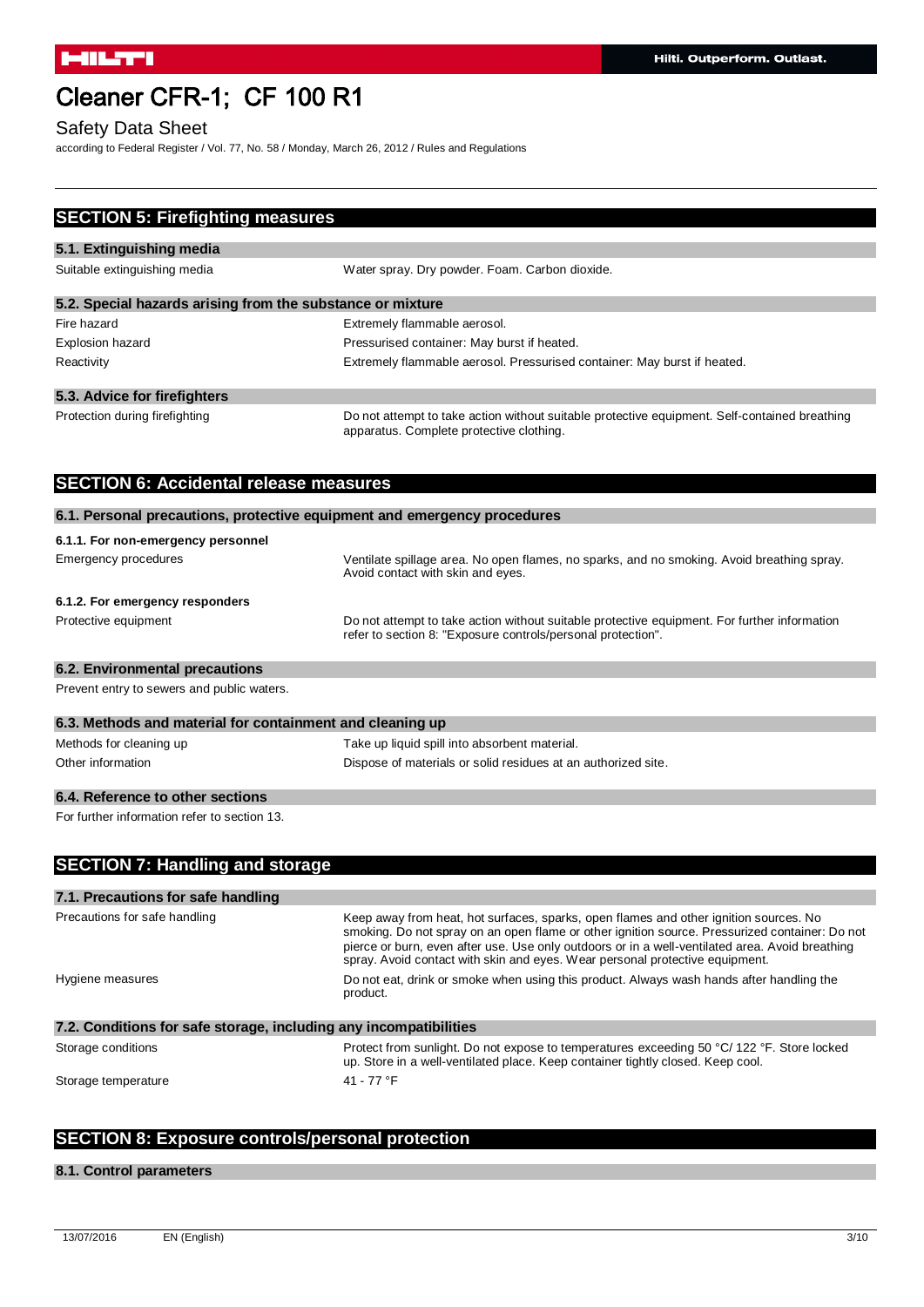## Safety Data Sheet

according to Federal Register / Vol. 77, No. 58 / Monday, March 26, 2012 / Rules and Regulations

| propan-2-ol, isopropyl alcohol, isopropanol (67-63-0) |                                     |                           |
|-------------------------------------------------------|-------------------------------------|---------------------------|
| <b>ACGIH</b>                                          | ACGIH TWA (ppm)                     | 200 ppm                   |
| <b>ACGIH</b>                                          | ACGIH STEL (ppm)                    | 400 ppm                   |
| <b>ACGIH</b>                                          | Remark (ACGIH)                      | Eye & URT irr; CNS impair |
| <b>OSHA</b>                                           | OSHA PEL (TWA) (mg/m <sup>3</sup> ) | 980 mg/m <sup>3</sup>     |
| <b>OSHA</b>                                           | OSHA PEL (TWA) (ppm)                | 400 ppm                   |
|                                                       |                                     |                           |
| Acetone (67-64-1)                                     |                                     |                           |
| <b>ACGIH</b>                                          | ACGIH TWA (ppm)                     | 200 ppm                   |
| <b>ACGIH</b>                                          | ACGIH STEL (ppm)                    | 500 ppm                   |
| <b>ACGIH</b>                                          | Remark (ACGIH)                      | eye irr; CNS impair; BEI  |
| <b>OSHA</b>                                           | OSHA PEL (TWA) (mg/m <sup>3</sup> ) | 2400 mg/m <sup>3</sup>    |
| <b>OSHA</b>                                           | OSHA PEL (TWA) (ppm)                | 1000 ppm                  |

#### **8.2. Exposure controls**

Personal protective equipment Gloves. Protective clothing. Protective goggles.

Appropriate engineering controls Ensure good ventilation of the work station.



Skin and body protection Wear suitable protective clothing. Respiratory protection **In case of insufficient ventilation**, wear suitable respiratory equipment. Environmental exposure controls Avoid release to the environment.

## **SECTION 9: Physical and chemical properties**

### **9.1. Information on basic physical and chemical properties**

| Physical state                             | Liquid                                      |
|--------------------------------------------|---------------------------------------------|
| Appearance                                 | Aerosol.                                    |
| Colour                                     | Colourless                                  |
| Odour                                      | characteristic                              |
| Odour threshold                            | No data available                           |
| рH                                         | No data available                           |
| Melting point                              | Not applicable                              |
| Freezing point                             | No data available                           |
| Boiling point                              | No data available                           |
| Flash point                                | No data available                           |
| Relative evaporation rate (butylacetate=1) | No data available                           |
| Flammability (solid, gas)                  | No data available                           |
| Explosive limits                           | No data available                           |
| Explosive properties                       | Pressurised container: May burst if heated. |
| Oxidising properties                       | No data available                           |
| Vapour pressure                            | 2500 - 2900 hPa at 20 °C                    |
| Relative density                           | No data available                           |
| Relative vapour density at 20 °C           | No data available                           |
| Density                                    | $0.74 - 0.76$ g/cm <sup>3</sup>             |
| Solubility                                 | No data available                           |
| Log Pow                                    | No data available                           |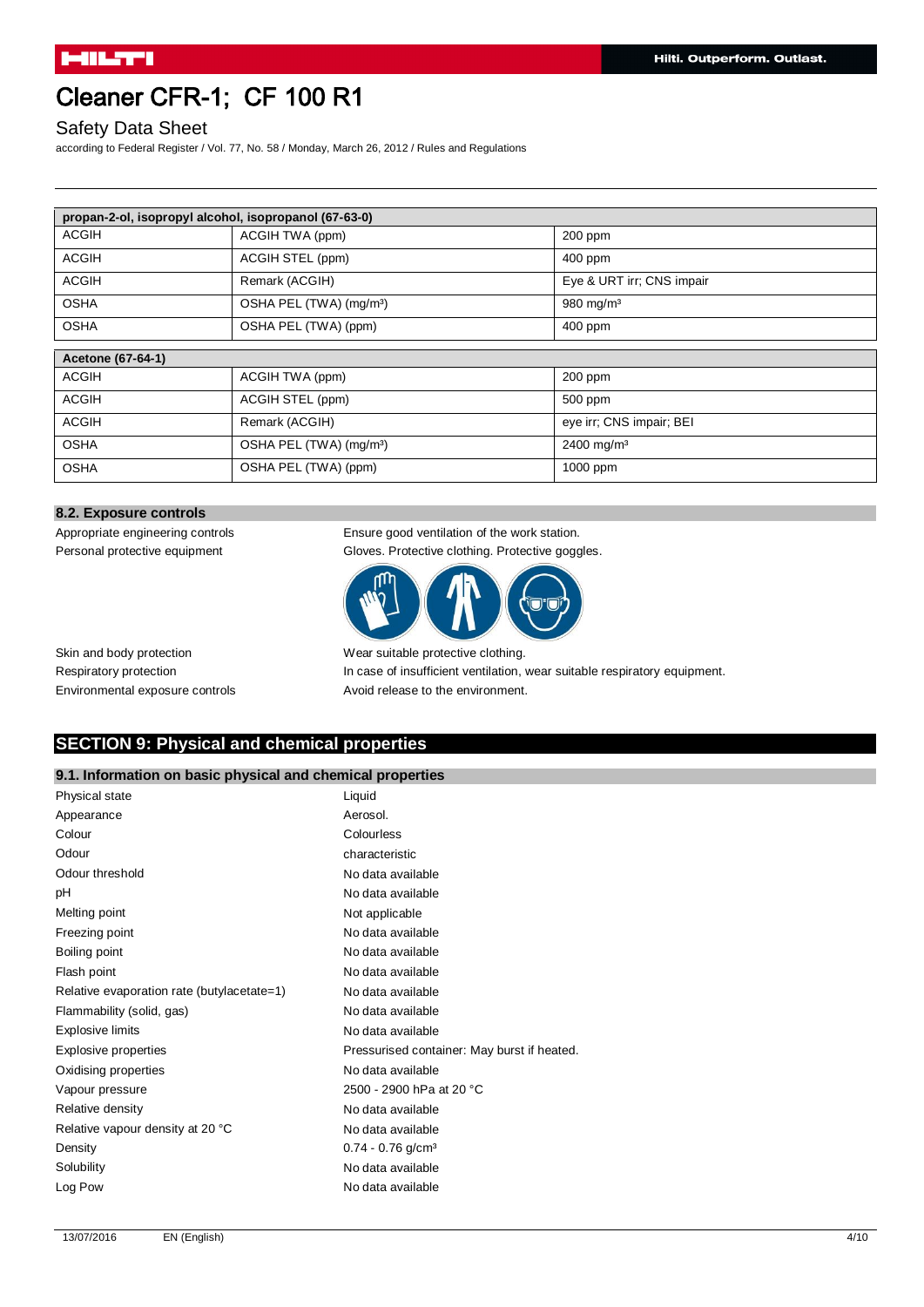## Safety Data Sheet

according to Federal Register / Vol. 77, No. 58 / Monday, March 26, 2012 / Rules and Regulations

| Auto-ignition temperature | No data available |
|---------------------------|-------------------|
| Decomposition temperature | No data available |
| Viscosity                 | No data available |
| Viscosity, kinematic      | No data available |
| Viscosity, dynamic        | No data available |

### **9.2. Other information**

No additional information available

## **SECTION 10: Stability and reactivity**

## **10.1. Reactivity**

Extremely flammable aerosol. Pressurised container: May burst if heated.

### **10.2. Chemical stability**

Stable under normal conditions.

#### **10.3. Possibility of hazardous reactions**

No dangerous reactions known under normal conditions of use.

#### **10.4. Conditions to avoid**

Avoid contact with hot surfaces. Heat. No flames, no sparks. Eliminate all sources of ignition.

#### **10.5. Incompatible materials**

No additional information available

#### **10.6. Hazardous decomposition products**

Under normal conditions of storage and use, hazardous decomposition products should not be produced.

## **SECTION 11: Toxicological information**

### **11.1. Information on toxicological effects**

Acute toxicity **Not classified** 

| Acetone (67-64-1)                                |                                                                             |
|--------------------------------------------------|-----------------------------------------------------------------------------|
| LD50 oral rat                                    | 5800 mg/kg (Rat; Equivalent or similar to OECD 401; Experimental value)     |
| LD50 dermal rabbit                               | 20000 mg/kg (Rabbit; Experimental value; Equivalent or similar to OECD 402) |
| LC50 inhalation rat (mg/l)                       | 71 mg/l/4h (Rat; Experimental value; 76 mg/l/4h; Rat; Experimental value)   |
| LC50 inhalation rat (ppm)                        | 30000 ppm/4h (Rat; Experimental value)                                      |
| ATE US (oral)                                    | 5800.000 mg/kg bodyweight                                                   |
| ATE US (dermal)                                  | 20000.000 mg/kg bodyweight                                                  |
| ATE US (gases)                                   | 30000.000 ppmv/4h                                                           |
| ATE US (vapours)                                 | 71.000 mg/l/4h                                                              |
| ATE US (dust, mist)                              | 71.000 mg/l/4h                                                              |
| Skin corrosion/irritation                        | Not classified                                                              |
| Serious eye damage/irritation                    | Causes serious eye irritation.                                              |
| Respiratory or skin sensitisation                | Not classified                                                              |
| Germ cell mutagenicity                           | Not classified                                                              |
| Carcinogenicity                                  | Not classified                                                              |
| Reproductive toxicity                            | Not classified                                                              |
| Specific target organ toxicity (single exposure) | May cause drowsiness or dizziness.                                          |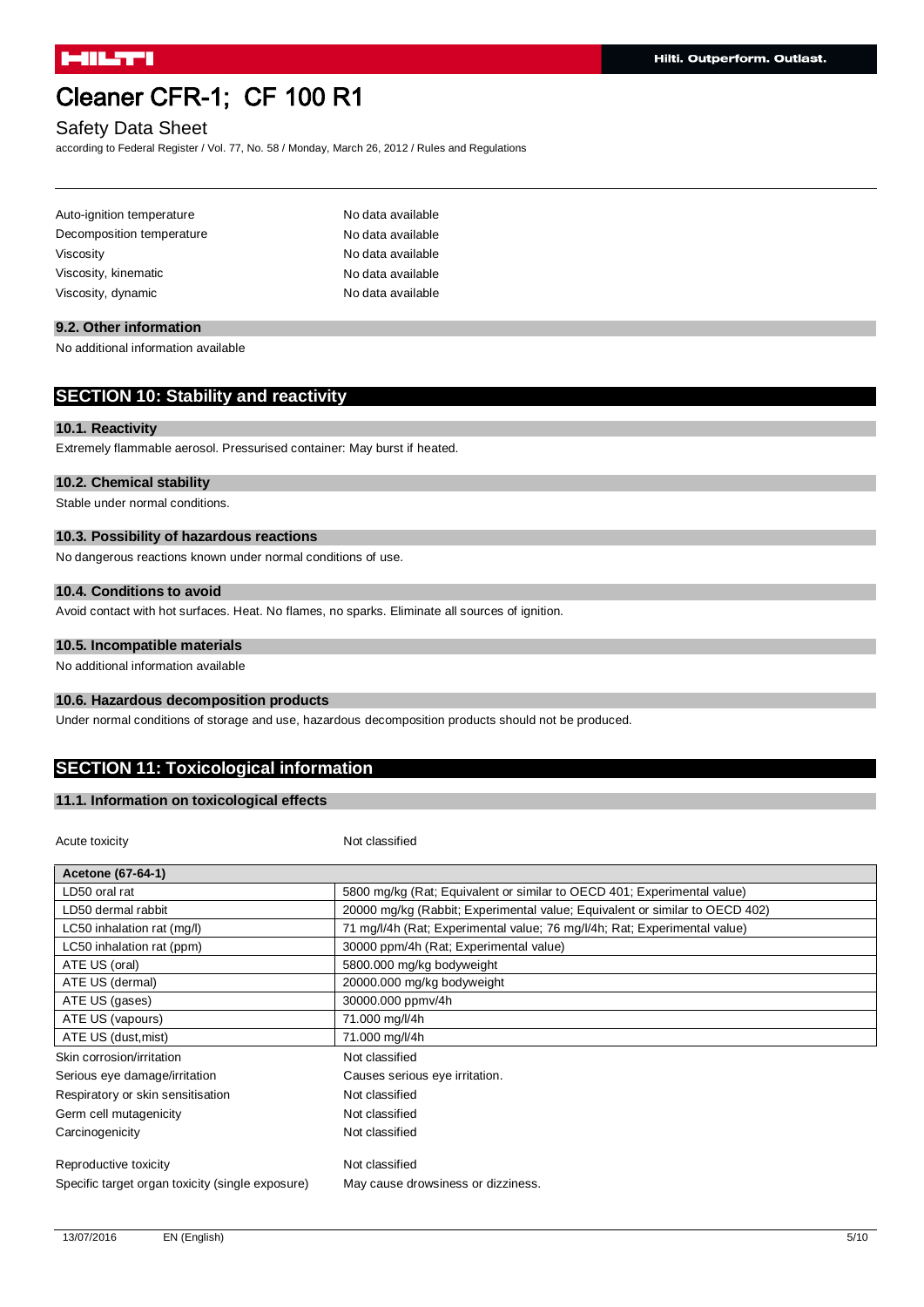### Safety Data Sheet

according to Federal Register / Vol. 77, No. 58 / Monday, March 26, 2012 / Rules and Regulations

| Specific target organ toxicity (repeated<br>exposure) | Not classified  |
|-------------------------------------------------------|-----------------|
| Aspiration hazard                                     | Not classified  |
| Symptoms/injuries after eye contact                   | Eye irritation. |

## **SECTION 12: Ecological information**

#### **12.1. Toxicity**

Ecology - general The product is not considered harmful to aquatic organisms nor to cause long-term adverse effects in the environment.

| 6210 mg/l (96 h; Pimephales promelas; Nominal concentration) |
|--------------------------------------------------------------|
| 8800 mg/l (48 h; Daphnia pulex)                              |
| 5540 mg/l 96 h; Salmo gairdneri (Oncorhynchus mykiss)        |
| 13000 ppm (96 h; Gambusia affinis; Turbulent water)          |
| > 1000 ppm (96 h; Pisces)                                    |
| 3000 mg/l (Plankton)                                         |
| 28 mg/l (Protozoa)                                           |
| 7500 mg/l (Scenedesmus quadricauda; $pH = 7$ )               |
| 3400 mg/l (48 h; Chlorella sp.)                              |
|                                                              |

### **12.2. Persistence and degradability**

| Acetone (67-64-1)               |                                                                                                                                                                            |
|---------------------------------|----------------------------------------------------------------------------------------------------------------------------------------------------------------------------|
| Persistence and degradability   | Readily biodegradable in water. Biodegradable in the soil. Biodegradable in the soil under<br>anaerobic conditions. No (test) data on mobility of the substance available. |
| Biochemical oxygen demand (BOD) | 1.43 g $O_2$ /g substance                                                                                                                                                  |
| Chemical oxygen demand (COD)    | 1.92 g $O_2$ /g substance                                                                                                                                                  |
| <b>ThOD</b>                     | 2.20 g $O2/g$ substance                                                                                                                                                    |
| BOD (% of ThOD)                 | $(20 \text{ day(s)})$ 0.872                                                                                                                                                |

#### **12.3. Bioaccumulative potential**

| Acetone (67-64-1)             |                      |
|-------------------------------|----------------------|
| BCF fish 1                    | 0.69 (Pisces)        |
| BCF other aquatic organisms 1 |                      |
| Log Pow                       | $-0.24$ (Test data)  |
| Bioaccumulative potential     | Not bioaccumulative. |

#### **12.4. Mobility in soil**

| A<br>æ<br>$-hA-$<br>tone to<br>rw<br>דש |                                                                    |
|-----------------------------------------|--------------------------------------------------------------------|
| $\sim$<br>e tension<br>่วนเ<br>auc      | $\sim$ $\sim$ $\sim$ $\sim$ $\sim$ $\sim$<br>N/m<br>$\mathbf{v}$ . |

### **12.5. Other adverse effects**

Effect on the global warming No known ecological damage caused by this product.

## **SECTION 13: Disposal considerations**

#### **13.1. Waste treatment methods**

Waste treatment methods **Dispose of contents/container in accordance with licensed collector's sorting instructions.**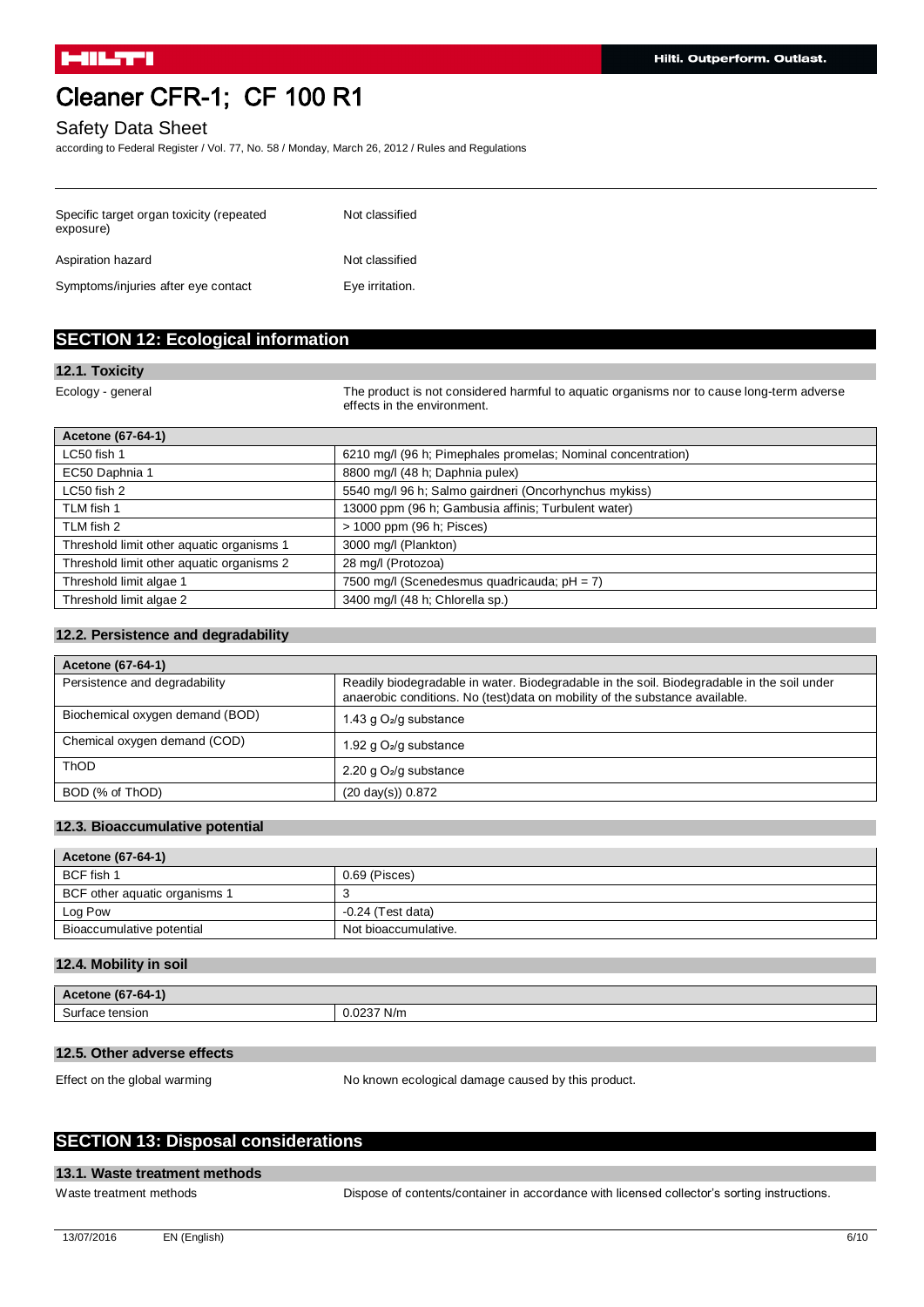Safety Data Sheet

according to Federal Register / Vol. 77, No. 58 / Monday, March 26, 2012 / Rules and Regulations

## **SECTION 14: Transport information**

In accordance with ADR / RID / IMDG / IATA / ADN

| 14.1. UN number |      |  |
|-----------------|------|--|
| UN-No. (ADR)    | 1950 |  |
| UN-No. (IMDG)   | 1950 |  |
| UN-No. (IATA)   | 1950 |  |
| UN-No. (ADN)    | 1950 |  |
| UN-No. (RID)    | 1950 |  |
|                 |      |  |

## **14.2. UN proper shipping name**

| Proper Shipping Name (ADR)            | <b>AEROSOLS</b>            |
|---------------------------------------|----------------------------|
| Proper Shipping Name (IMDG)           | <b>AEROSOLS</b>            |
| Proper Shipping Name (IATA)           | Aerosols, flammable        |
| Proper Shipping Name (ADN)            | <b>AEROSOLS</b>            |
| Proper Shipping Name (RID)            | <b>AEROSOLS</b>            |
| Transport document description (ADR)  | UN 1950 AEROSOLS, 2.1, (D) |
| Transport document description (IMDG) | UN 1950 AEROSOLS, 2.1      |
|                                       |                            |

## **14.3. Transport hazard class(es) ADR** Transport hazard class(es) (ADR) 2.1 Danger labels (ADR) 2.1



### **IMDG**

Transport hazard class(es) (IMDG) 2.1 Danger labels (IMDG) 2.1





#### **IATA**

Transport hazard class(es) (IATA) 2.1 Hazard labels (IATA)



### **ADN**

| Transport hazard class(es) (ADN) | 2.1 |
|----------------------------------|-----|
| Danger labels (ADN)              | 2.1 |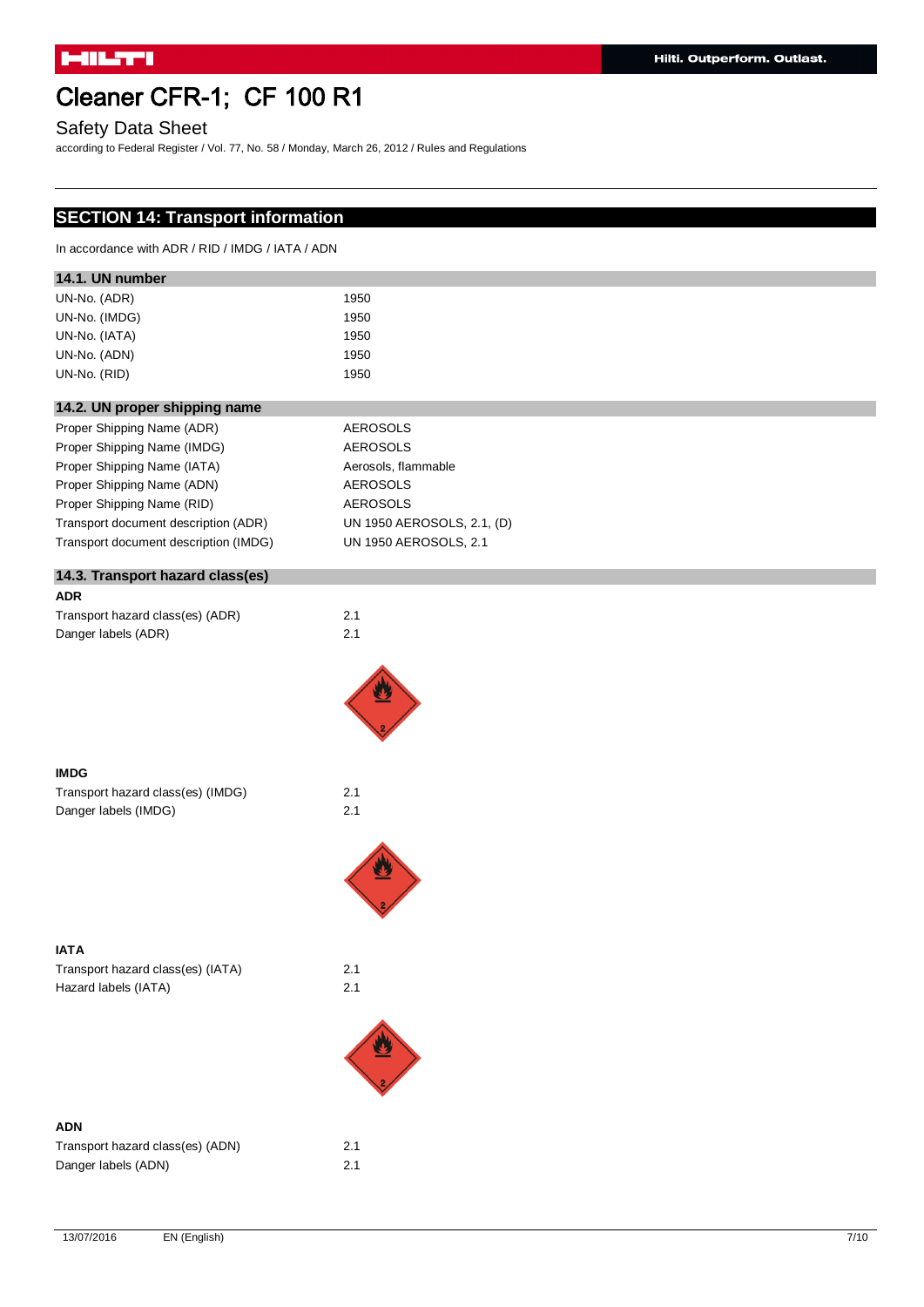## Safety Data Sheet

according to Federal Register / Vol. 77, No. 58 / Monday, March 26, 2012 / Rules and Regulations

| <b>RID</b><br>Transport hazard class(es) (RID)<br>Danger labels (RID) | 2.1<br>2.1                                                                                                                                                                                                                                                                                                                                                                                                                             |
|-----------------------------------------------------------------------|----------------------------------------------------------------------------------------------------------------------------------------------------------------------------------------------------------------------------------------------------------------------------------------------------------------------------------------------------------------------------------------------------------------------------------------|
|                                                                       |                                                                                                                                                                                                                                                                                                                                                                                                                                        |
| 14.4. Packing group                                                   |                                                                                                                                                                                                                                                                                                                                                                                                                                        |
| Packing group (ADR)                                                   | Not applicable                                                                                                                                                                                                                                                                                                                                                                                                                         |
| Packing group (IMDG)                                                  | Not applicable                                                                                                                                                                                                                                                                                                                                                                                                                         |
| Packing group (IATA)                                                  | Not applicable                                                                                                                                                                                                                                                                                                                                                                                                                         |
| Packing group (ADN)                                                   | Not applicable                                                                                                                                                                                                                                                                                                                                                                                                                         |
| Packing group (RID)                                                   | Not applicable                                                                                                                                                                                                                                                                                                                                                                                                                         |
|                                                                       |                                                                                                                                                                                                                                                                                                                                                                                                                                        |
| 14.5. Environmental hazards                                           |                                                                                                                                                                                                                                                                                                                                                                                                                                        |
| Dangerous for the environment                                         | No                                                                                                                                                                                                                                                                                                                                                                                                                                     |
| Marine pollutant                                                      | No                                                                                                                                                                                                                                                                                                                                                                                                                                     |
| Other information                                                     | No supplementary information available                                                                                                                                                                                                                                                                                                                                                                                                 |
|                                                                       |                                                                                                                                                                                                                                                                                                                                                                                                                                        |
|                                                                       |                                                                                                                                                                                                                                                                                                                                                                                                                                        |
| 14.6. Special precautions for user                                    |                                                                                                                                                                                                                                                                                                                                                                                                                                        |
| - Overland transport                                                  |                                                                                                                                                                                                                                                                                                                                                                                                                                        |
|                                                                       |                                                                                                                                                                                                                                                                                                                                                                                                                                        |
| Classification code (ADR)                                             | 5F                                                                                                                                                                                                                                                                                                                                                                                                                                     |
| Special provisions (ADR)                                              | 190, 327, 344, 625                                                                                                                                                                                                                                                                                                                                                                                                                     |
| Limited quantities (ADR)                                              | 11                                                                                                                                                                                                                                                                                                                                                                                                                                     |
| Packing instructions (ADR)                                            | P207, LP02                                                                                                                                                                                                                                                                                                                                                                                                                             |
| Mixed packing provisions (ADR)                                        | MP9                                                                                                                                                                                                                                                                                                                                                                                                                                    |
| Tunnel restriction code (ADR)                                         | D                                                                                                                                                                                                                                                                                                                                                                                                                                      |
| - Transport by sea                                                    |                                                                                                                                                                                                                                                                                                                                                                                                                                        |
| Special provisions (IMDG)                                             | 63, 190, 277, 327, 344, 959                                                                                                                                                                                                                                                                                                                                                                                                            |
| Limited quantities (IMDG)                                             | SP277                                                                                                                                                                                                                                                                                                                                                                                                                                  |
| Packing instructions (IMDG)                                           | P207, LP02                                                                                                                                                                                                                                                                                                                                                                                                                             |
| EmS-No. (Fire)                                                        | F-D                                                                                                                                                                                                                                                                                                                                                                                                                                    |
| EmS-No. (Spillage)                                                    | $S-U$                                                                                                                                                                                                                                                                                                                                                                                                                                  |
| Stowage category (IMDG)<br>Stowage and segregation (IMDG)             | None<br>Protected from sources of heat For AEROSOLS with a maximum capacity of 1 litre: Category<br>A. Segregation as for class 9 but 'Separated from' class 1 except division 1.4. For AEROSOLS<br>with a capacity above 1 litre: Category B. Segregation as for the appropriate sub-division of<br>class 2. For WASTE AEROSOLS: Category C. Clear of living quarters. Segregation as for the<br>appropriate sub-division of class 2. |
| MFAG-No                                                               | 126                                                                                                                                                                                                                                                                                                                                                                                                                                    |
|                                                                       |                                                                                                                                                                                                                                                                                                                                                                                                                                        |
| - Air transport                                                       |                                                                                                                                                                                                                                                                                                                                                                                                                                        |
| PCA packing instructions (IATA)<br>PCA max net quantity (IATA)        | 203<br>75kg                                                                                                                                                                                                                                                                                                                                                                                                                            |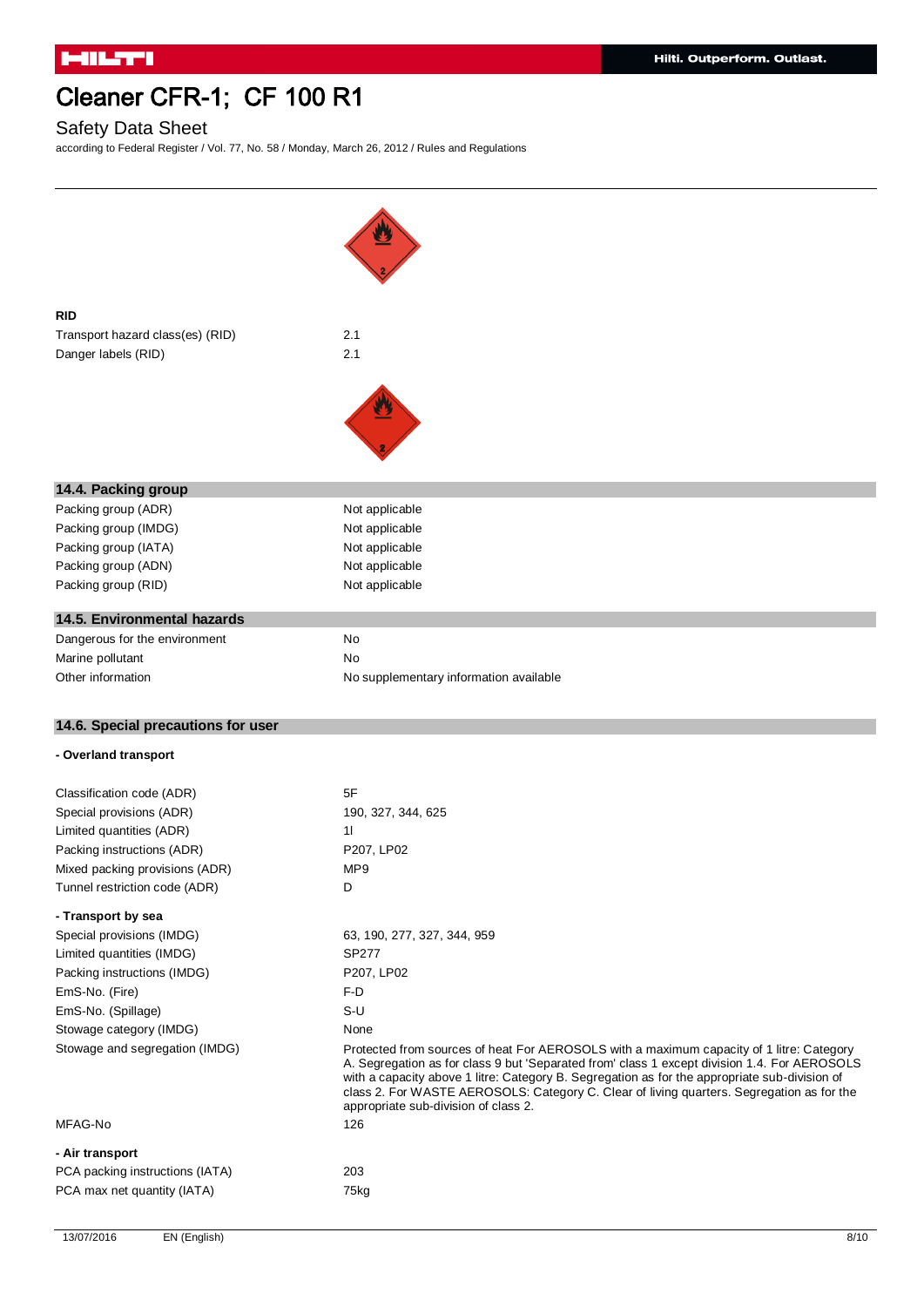## Safety Data Sheet

according to Federal Register / Vol. 77, No. 58 / Monday, March 26, 2012 / Rules and Regulations

| Special provisions (IATA)         | A145, A167, A802   |
|-----------------------------------|--------------------|
| - Inland waterway transport       |                    |
| Classification code (ADN)         | 5F                 |
| Special provisions (ADN)          | 19, 327, 344, 625  |
| Limited quantities (ADN)          | 1 L                |
| Excepted quantities (ADN)         | E <sub>0</sub>     |
| Equipment required (ADN)          | PP, EX, A          |
| Ventilation (ADN)                 | <b>VE01, VE04</b>  |
| Number of blue cones/lights (ADN) | 1                  |
| Carriage prohibited (ADN)         | N <sub>0</sub>     |
| Not subject to ADN                | No                 |
| - Rail transport                  |                    |
| Special provisions (RID)          | 190, 327, 344, 625 |
| Limited quantities (RID)          | 1L                 |
| Packing instructions (RID)        | P207, LP02         |
| Carriage prohibited (RID)         | No                 |

## **14.7. Transport in bulk according to Annex II of MARPOL 73/78 and the IBC Code**

## **SECTION 15: Regulatory information**

#### **15.1. US Federal regulations**

No additional information available

#### **15.2. International regulations**

**CANADA** No additional information available

**EU-Regulations** No additional information available

## **Classification according to Regulation (EC) No. 1272/2008 [CLP]**

Aerosol 1 H222;H229 Eye Irrit. 2 H319 STOT SE 3 H336 Full text of hazard classes and H-statements : see section 16

#### **National regulations**

No additional information available

#### **15.3. US State regulations**

No additional information available

## **SECTION 16: Other information**

Revision date 07/13/2016